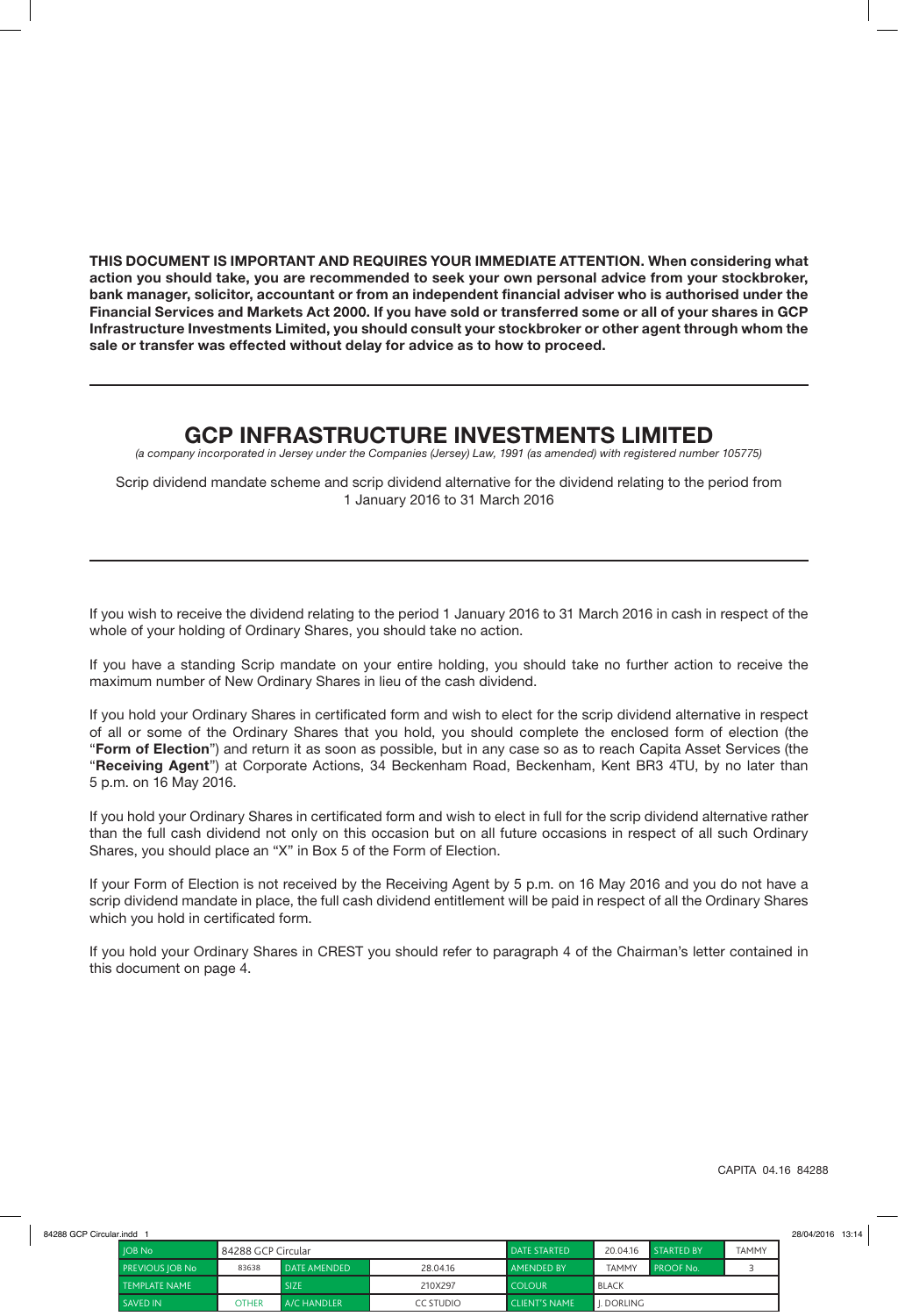#### **SCRIP DIVIDEND TIMETABLE**

| Shares quoted ex-dividend                                             | 21 April 2016              |
|-----------------------------------------------------------------------|----------------------------|
| Record date for dividend                                              | 22 April 2016              |
| Posting of Forms of Election                                          | 29 April 2016              |
| Final date for receipt by the Receiving Agent of<br>Forms of Election | $5 p.m.$ on<br>16 May 2016 |
| Posting of dividend warrants and cheques                              | 26 May 2016                |
| CREST stock account credited with new Ordinary Shares                 | 27 May 2016                |
| Dividend payment date                                                 | 27 May 2016                |
| Dealings commence in new Ordinary Shares                              | 27 May 2016                |
| Posting of new Ordinary Share Certificates                            | 27 May 2016                |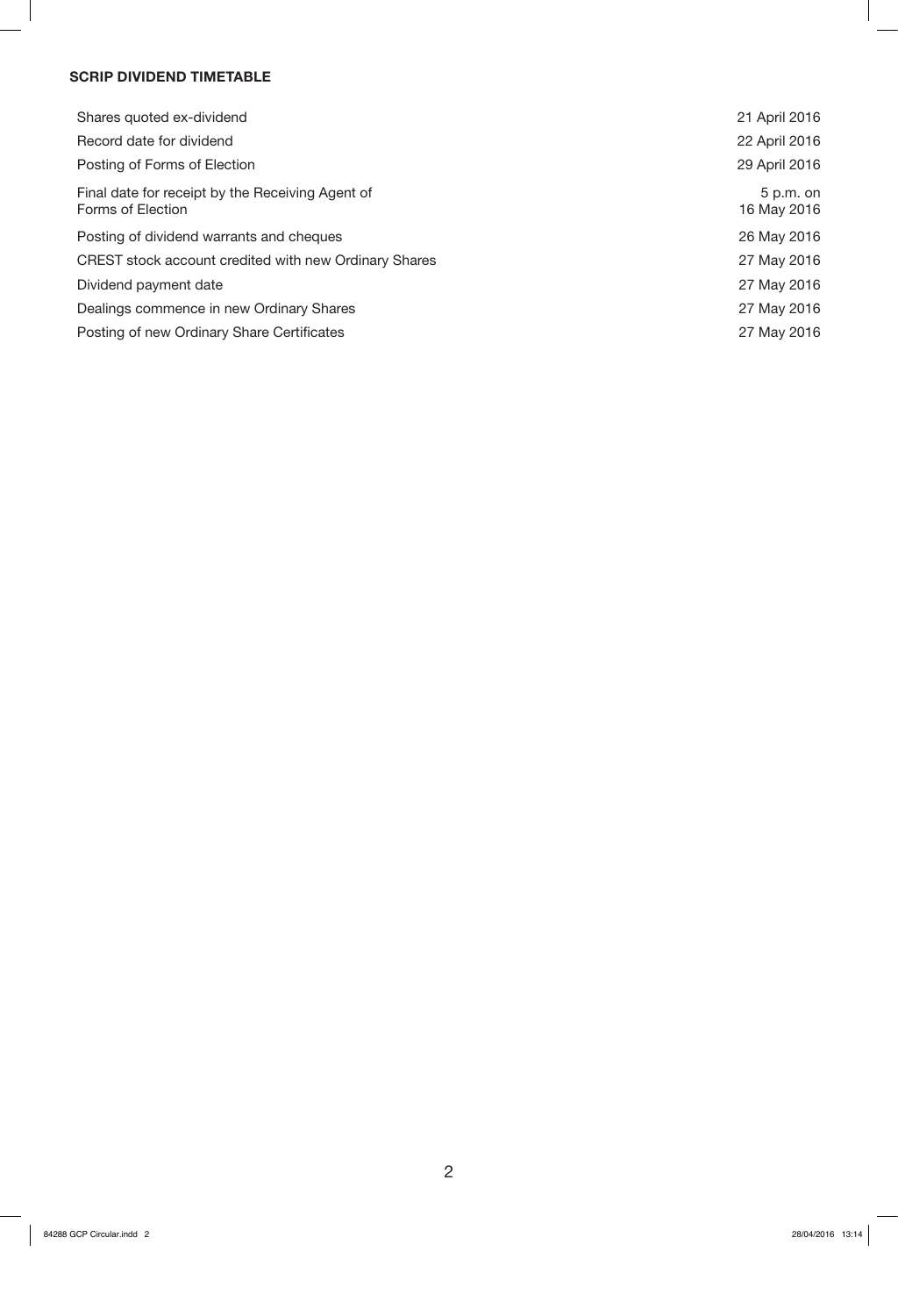## **GCP INFRASTRUCTURE INVESTMENTS LIMITED**

(a company incorporated in Jersey under the Companies (Jersey) Law, 1991 (as amended) with registered no. 105775)

12 Castle Street St Helier Jersey JE2 3RT

29 April 2016

Dear Shareholder,

#### **1 SCRIP DIVIDEND ALTERNATIVE**

- 1.1 On 14 April 2016, the directors of GCP Infrastructure Investments Limited (the "**Company**") declared a dividend of 1.9 pence per ordinary share of £0.01 each in the capital of the Company ("**Ordinary Shares**") in respect of the period from 1 January 2016 to 31 March 2016. The directors of the Company are offering to holders of Ordinary Shares ("**Shareholders**") the opportunity to elect to receive new Ordinary Shares instead of cash in respect of this dividend. In accordance with the articles of association of the Company (the "**Articles**"), the Company is authorised pursuant to an ordinary resolution passed on 13 October 2015 to offer a scrip dividend alternative, which will enable Shareholders to increase their holding in the Company without incurring dealing costs or stamp duty. This authority shall expire at the conclusion of the Annual General Meeting of the Company to be held in 2018. To the extent that Shareholders elect for the scrip dividend alternative, there is also a benefit to the Company from the retention of cash that would otherwise be paid out as an Ordinary Share dividend. It is anticipated that any cash retained as a result of Shareholders electing for the scrip dividend as an alternative to a cash dividend will be reinvested in accordance with the Company's investment objectives.
- 1.2 Shareholders who elect for the scrip dividend alternative instead of the cash dividend in respect of the period from 1 January 2016 to 31 March 2016 will receive 1 new Ordinary Share for every 62.0842 Ordinary Shares registered in their name at the close of business on 22 April 2016 (the "**Record Date**"). This entitlement has been determined on the basis of the cash dividend of 1.9 pence per Ordinary Share and a value of 117.96 pence for each new Ordinary Share (being the average of the middle market closing prices of the Ordinary Shares derived from the Daily Official List of the London Stock Exchange for 21 April 2016 (the "**Ex-Dividend Date"**) and the four subsequent dealing days).
- 1.3 Fractions of Ordinary Shares will not be issued. In accordance with the discretion afforded to the Company under the Articles, any fractional entitlements will be retained by the Company. No fractional entitlements will be carried forward to future scrip dividends nor will they be paid or payable to the relevant Shareholders.

#### **2 SCRIP DIVIDEND MANDATE SCHEME**

- 2.1 In order to simplify arrangements for those Shareholders who hold share certificates for their Ordinary Shares and wish to elect in full for the scrip dividend alternative rather than the full cash dividend, not only on this occasion but for all future occasions, a scrip dividend mandate scheme will be put in place, details of which are set out in Appendix 3.
- 2.2 You should read Appendix 3 carefully before deciding whether or not you wish to take advantage of this scheme.

#### **3 HOW TO MAKE AN ELECTION FOR THE SCRIP DIVIDEND ALTERNATIVE: HOLDERS OF SHARE CERTIFICATES**

#### **This paragraph 3 applies only to Shareholders who hold share certificates for their Ordinary Shares.**

You will find enclosed a Form of Election showing your scrip dividend entitlement and enabling you to elect for the scrip dividend mandate scheme if you wish to do so. The options available to you are set out in paragraphs 3.1 to 3.4 below.

- 3.1 To receive the Ordinary Share dividend in respect of the period from 1 January 2016 to 31 March 2016 entirely in cash:
	- (a) take no action in relation to the Form of Election; and
	- (b) if you wish to (and have not already done so) set up a bank mandate to receive the cash dividend by bank transfer rather than cheque, please refer to the enclosed bank mandate request form and guidance notes.
- 3.2 To receive your maximum entitlement of new Ordinary Shares in respect of the Ordinary Share dividend for the period from 1 January 2016 to 31 March 2016 (but not to elect for the scrip dividend mandate scheme in respect of all future Ordinary Share dividends):
	- (a) sign and date the enclosed Form of Election and return it to the Receiving Agent.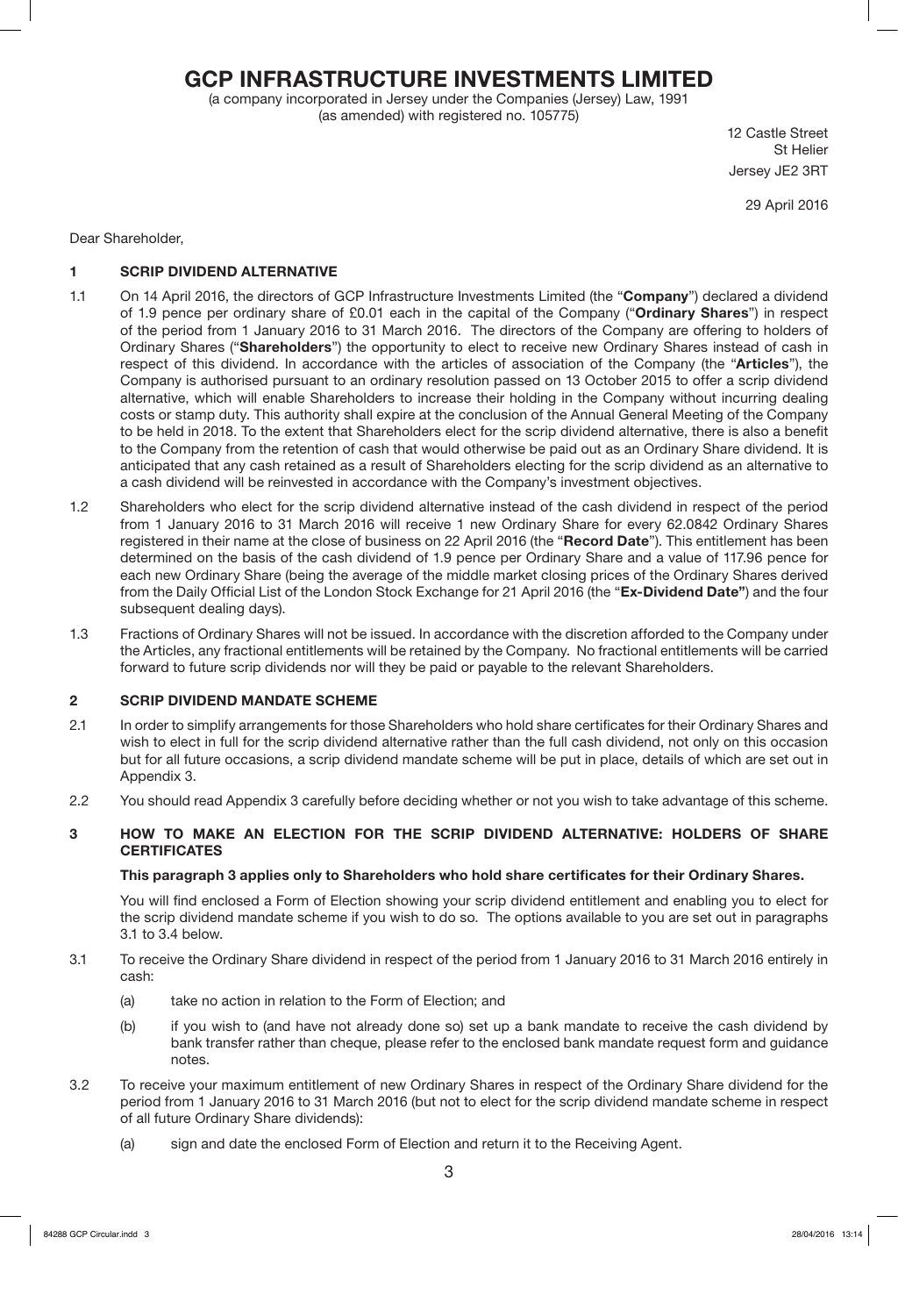- 3.3 To receive your maximum entitlement to new Ordinary Shares in respect of the Ordinary Share dividend for the period from 1 January 2016 to 31 March 2016 and for all future Ordinary Share dividends (the scrip dividend mandate scheme):
	- (a) read the notes in Appendix 3 carefully (which explain the effect of the scrip dividend mandate scheme);
	- (b) mark Box 5 on the Form of Election with an "X"; and
	- (c) sign and date the Form of Election and return it to the Receiving Agent.
- 3.4 To receive the Ordinary Share dividend in respect of the period from 1 January 2016 to 31 March 2016 in a combination of new Ordinary Shares and cash:
	- (a) insert in Box 4 on the Form of Election the number of Ordinary Shares in respect of which you wish to receive new Ordinary Shares instead of the cash dividend. The number inserted must be a multiple of 62.0842;
	- (b) sign and date the Form of Election and return it to the Receiving Agent; and
	- (c) if you wish to (and have not already done so) set up a bank mandate to receive the cash dividend by bank transfer rather than cheque, please refer to the enclosed bank mandate request form and guidance notes.

**ALL FORMS MUST BE RECEIVED BY THE RECEIVING AGENT NO LATER THAN 5.00PM (LONDON TIME) ON 16 May 2016 (the "Election Date").** No acknowledgement of receipt of Forms of Election or bank mandate forms will be given. If your Form of Election is not received by the Receiving Agent by this time and date, the Ordinary Share dividend in respect of the period from 1 January 2016 to 31 March 2016 will be paid in cash in respect of all the Ordinary Shares registered in your name on the Record Date. If your bank mandate form is not received by the Receiving Agent by the Election Date, any Ordinary Share dividend to be paid in cash will be settled by way of cheque.

#### **4 HOW TO MAKE THE ELECTION FOR THE SCRIP DIVIDEND ALTERNATIVE: CREST SHAREHOLDERS**

**This paragraph 4 applies only to Shareholders who hold their Ordinary Shares in CREST. Terms defined in the CREST Manual and not otherwise defined herein shall bear the meanings attributed to them in the CREST Manual unless the context otherwise requires.** 

#### **4.1 Election for new Ordinary Shares**

You can only elect to receive your dividend in the form of new Ordinary Shares by means of CREST procedures to effect such an election. No other form of election will be permitted and if received will be rejected and returned to you. If you are a CREST Personal Member, or other CREST Sponsored Member, you should consult your CREST sponsor, who will be able to take appropriate action on your behalf.

The CREST procedures require the use of the Dividend Election Input Message in accordance with the CREST Manual. The Dividend Election Input Message submitted must contain the number of Ordinary Shares on which the election is being made, whether this is all or part of your holding at the Record Date. An election for a scrip dividend mandate will not be permitted. The Dividend Election Input Message includes a number of fields which, for a valid election to be made, must be input correctly as indicated below:

- (a) Dividend Election Reference You must indicate here a reference for the dividend election which is unique to your CREST participant ID;
- (b) Account I.D. If you have more than one member account, you must indicate the member account I.D. to which the election relates;
- (c) ISIN This is JE00B6173J15;
- (d) Distribution type You must enter "SCRIP" here;
- (e) Corporate Action You must enter here the Corporate Action number for the dividend on which your election is being made. A scrip dividend mandate cannot be made;
- (f) Number of shares You must enter here the number of Ordinary Shares over which your election is made whether this is all or part of your holding. If you leave this field blank or enter zero your election will be rejected. If you enter a number of Ordinary Shares greater than your holding in CREST on the Record Date, the election will be applied to the total holding in the relevant CREST member account at the Record Date; and
- (g) Contact details this field is optional, although you are asked to include details of whom to contact in the event of a query relating to your election.

The Company and/or the Receiving Agent reserve the right to treat as valid an election which is not complete in all respects.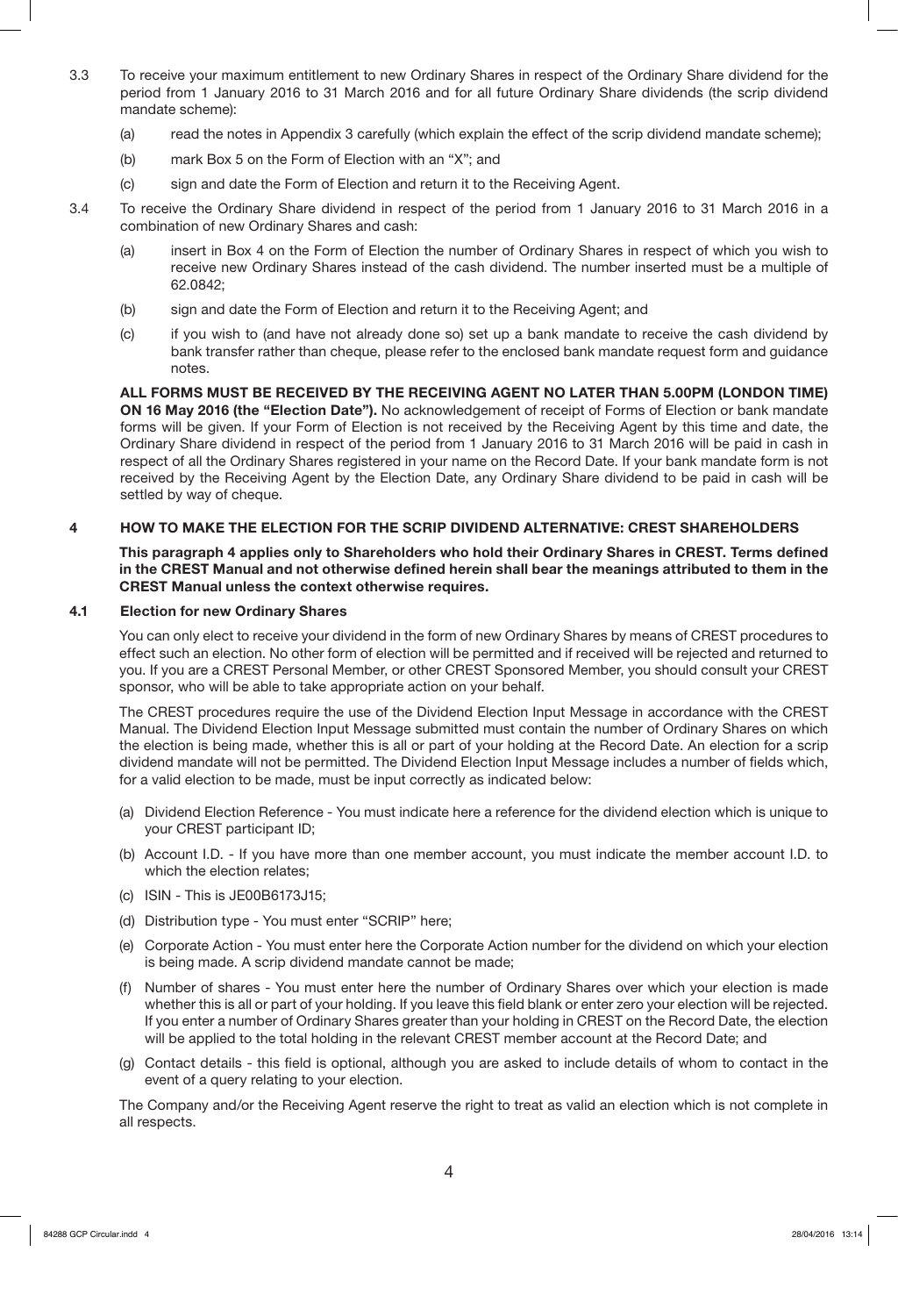By inputting a Dividend Election Input Message as described above, you confirm your election to participate in the scrip dividend alternative in accordance with the details input and the terms and conditions of the scrip dividend alternative as amended from time to time.

There is no facility to amend an election which has been made by Dividend Election Input Message; if you wish to change your election details, you must first cancel the existing election as described in paragraph 4.4 below and then input a Dividend Election Input Message with the required new details.

#### **4.2 Partial elections**

You can elect to receive new Ordinary Shares in respect of part of your holding. You will then receive the balance as a cash dividend.

#### **4.3 Timing**

If you wish to receive new Ordinary Shares in respect of some or all of your holding, you must make your election and ensure that it is received by the Receiving Agent by 5 p.m. (London time) on the Election Date.

#### **4.4 Cancelling an election**

You may only cancel an election by utilising the CREST procedures for deletions described in the CREST Manual. Your deletion must be received and, in accordance with CREST procedures, accepted by 5 p.m. (London time) on the Election Date for it to be valid for the scrip dividend alternative in respect of the dividend for the period from 1 January 2016 to 31 March 2016. It is recommended that you input any deletion message 24 hours in advance of the above deadline to give the Company and the Receiving Agent sufficient time to accept the deletion.

#### **4.5 Basis of entitlement**

Once your new Ordinary Shares have been allotted an accounting statement will be sent to you showing the number of new Ordinary Shares allotted the price for each new Ordinary Share and the total cash equivalent of the new Ordinary Shares for tax purposes.

#### **4.6 Residual cash balance**

Fractions of Ordinary Shares will not be issued. In accordance with the discretion afforded to the Company under the Articles, any fractional entitlement will be retained by the Company. No fractional entitlements will be carried forward to future scrip dividends nor will they be paid or payable to the relevant Shareholders.

#### **4.7 Future dividends**

If you wish to receive new Ordinary Shares for future dividends where a scrip dividend alternative is offered, you must complete a Dividend Election Input Message on each occasion. If you do not complete a Dividend Election Input Message then you will receive your dividend in cash.

Further details of the scrip dividend alternative are set out in Appendix 1 to this circular. A general guide to the taxation effect of scrip dividend election for residents of the United Kingdom is set out in Appendix 2. Appendix 3 contains details of the scrip dividend mandate scheme.

Yours faithfully,

Ian Reeves CBE Chairman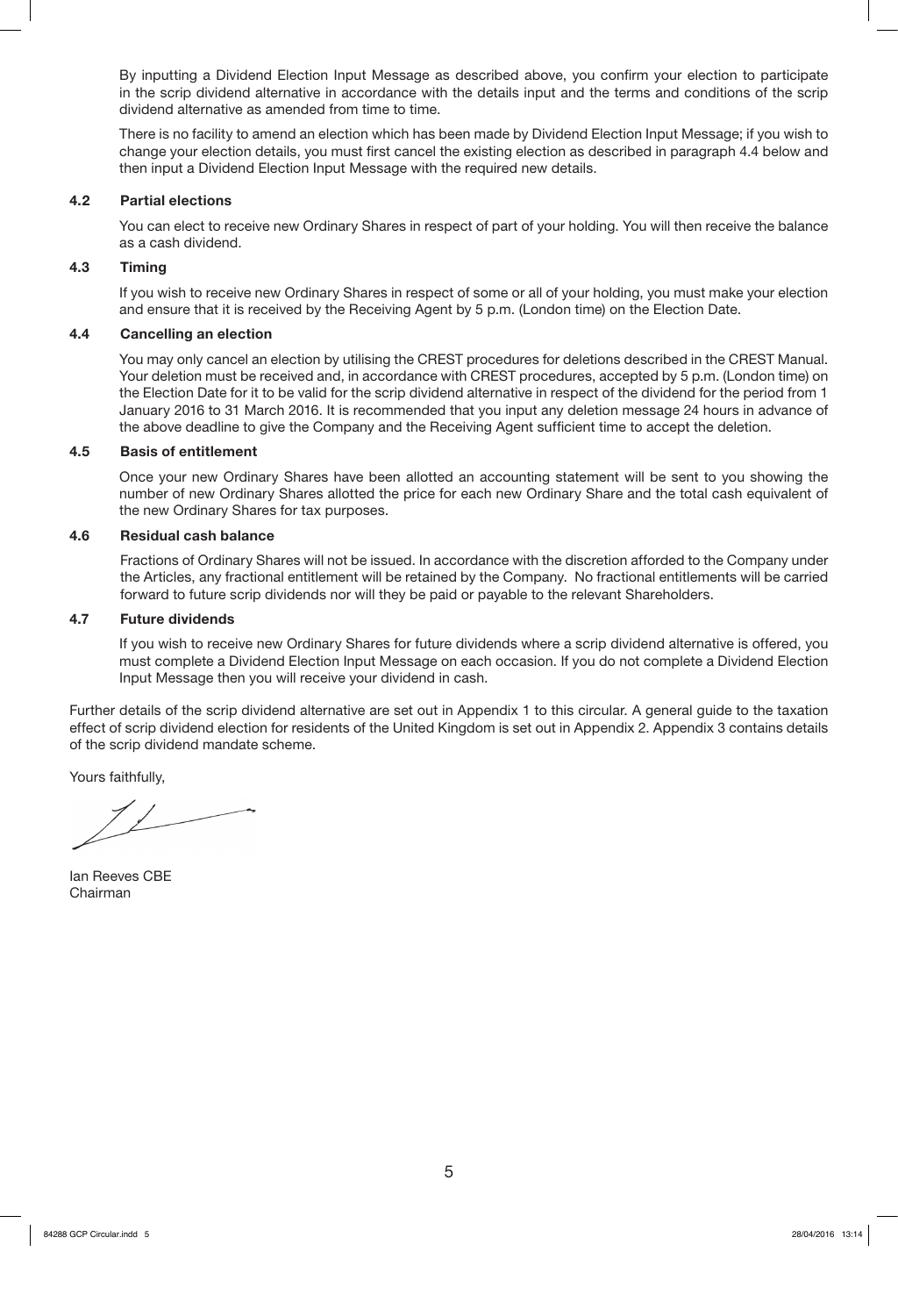# **Appendix 1 General Information**

#### **1 TERMS OF ELECTION**

- 1.1 Shareholders who were on the register of members at the close of business on the Record Date may elect to receive 1 new Ordinary Share, credited as fully paid, for every 62.0842 Ordinary Shares registered in their names on that date in place of the Ordinary Share dividend for the period from 1 January 2016 to 31 March 2016. The right to elect is not transferable.
- 1.2 The election may be made by Shareholders in respect of all or part of their holding of Ordinary Shares, but not in respect of fewer than 63 Ordinary Shares. The election should be in respect of a multiple of 62.0842 Ordinary Shares. No fraction of a new Ordinary Share will be allotted. No fractional entitlements will be carried forward to future scrip dividends nor will they be paid or payable to Shareholders. Any fractional entitlements will be retained by the Company using the discretion afforded to it under the Articles. A cash dividend will be paid on any holding of Ordinary Shares for which an election to receive new Ordinary Shares is not made.
- 1.3 Shareholders with a registered holding of fewer than 63 Ordinary Shares at the close of business on the Record Date are not entitled to make an election unless they purchase Ordinary Shares prior to the Ex-Dividend Date which takes their aggregate holding to 63 or more Ordinary Shares and which do not appear in the number shown in Box 1 on the Form of Election.
- 1.4 The manner in which elections will be dealt with will be governed by the form in which holdings of Ordinary Shares are held at the Record Date (see paragraph 7 below).

#### **2 TAXATION**

The taxation consequences of an election to receive new Ordinary Shares in lieu of a cash dividend depend on the individual circumstances of Shareholders. A summary of the likely tax consequences for Shareholders who are tax resident in the United Kingdom is set out in Appendix 2. The information is not exhaustive and if you are in any doubt as to your tax position, you should consult your professional adviser before taking any action. Tax laws and their interpretation can change potentially with retrospective effect and, in particular, the level and bases of, and reliefs from, taxation may change and such changes may alter the benefit of investments in the Company.

#### **3 OVERSEAS SHAREHOLDERS**

- 3.1 The opportunity to elect to receive new Ordinary Shares in place of a cash dividend is not being offered to, or for the account of, any citizen, national or resident of Australia, Canada, Japan, South Africa or the United States, any corporation, partnership or other entity created or organised in, or under the laws of, Australia, Canada, Japan, South Africa or the United States, or any political sub-division of these countries, or with a registered address in any of these countries or any estate or trust the income of which is subject to United States federal or Australian or Canadian or Japanese or South African income taxation regardless of its source. "United States" means the United States of America (including the District of Colombia). Reference to Australia, Canada, Japan, South Africa and the United States include their territories, possessions and all areas subject to their jurisdiction.
- 3.2 No person receiving a copy of this Circular and/or a Form of Election in any territory other than the United Kingdom may treat the same as constituting an invitation to him unless in such territory such an invitation could lawfully be made to him without compliance with any registration or other legal requirements. It is the responsibility of any such person wishing to elect to receive new Ordinary Shares, either in respect of this invitation or by way of mandate under the scrip dividend mandate scheme to satisfy himself as to the full observance of the laws of such territory, including obtaining any governmental or other consents which may be required and observing any other formalities needing to be observed in such territory.

#### **4 IF YOU HAVE RECEIVED MORE THAN ONE FORM OF ELECTION**

If your Ordinary Shares are registered in more than one holding and as a result you have received more than one Form of Election, they will be treated for all purposes as separate holdings and you should complete each form accordingly. If you have holdings of Ordinary Shares in certificated and uncertificated form, they will be treated for all purposes as separate holdings.

#### **5 IF YOU HAVE RECENTLY BOUGHT ORDINARY SHARES**

If you bought Ordinary Shares in the Company before the Ex-Dividend Date but those Ordinary Shares are not included in the number shown in Box 1 on the Form of Election and you wish to elect to receive new Ordinary Shares instead of the cash dividend in respect of such Ordinary Shares, you should consult your stockbroker or other adviser without delay. If no Form of Election is received in respect of those Ordinary Shares, you will be entitled to receive the cash dividend only.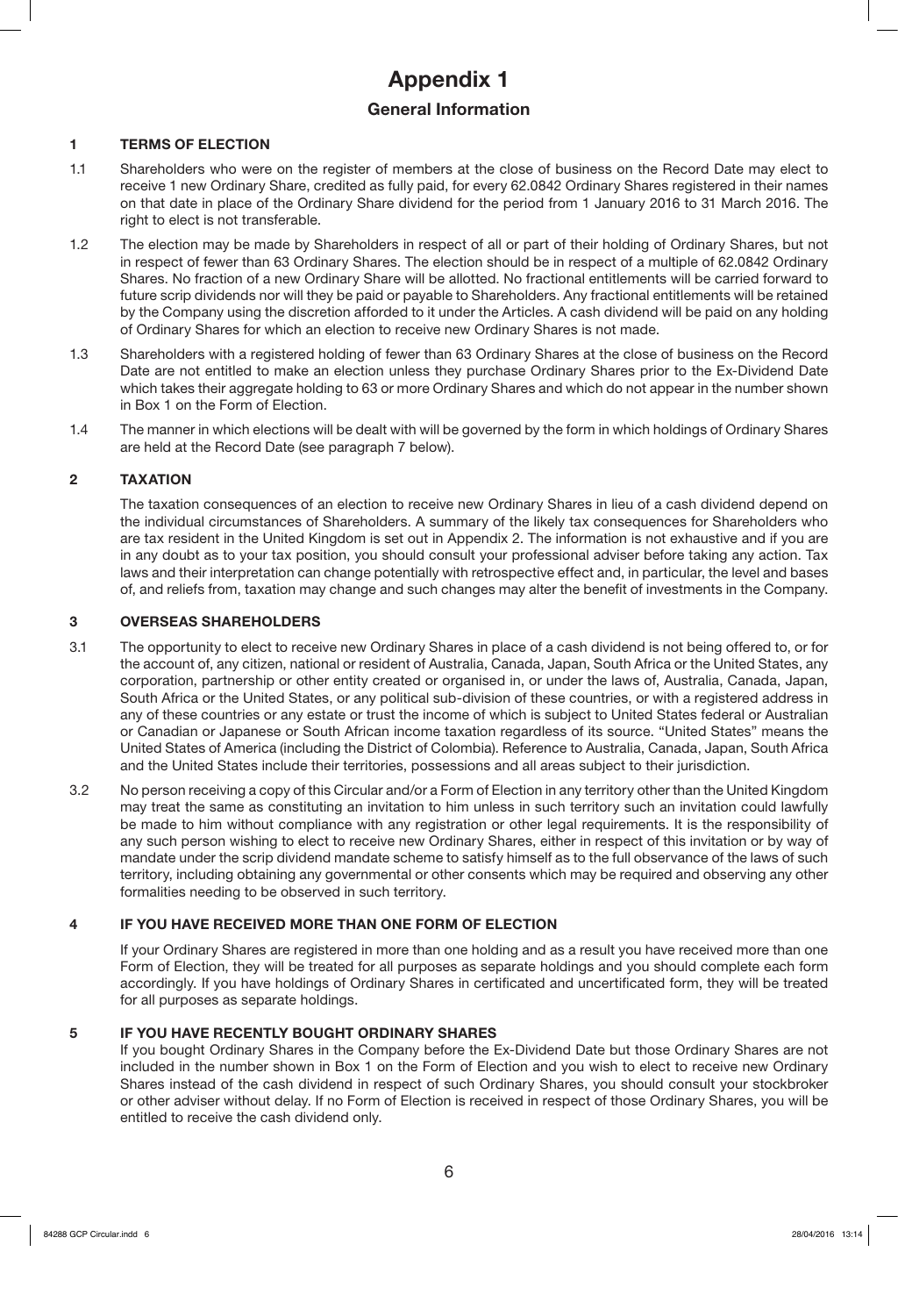#### **6 IF YOU HAVE RECENTLY SOLD ORDINARY SHARES**

If you have sold all of your holding of Ordinary Shares before the Ex-Dividend Date you should pass this Circular and the Form of Election to your stockbroker or other adviser without delay. If you have sold some of your holding of Ordinary Shares but those Ordinary Shares are nevertheless included in the number shown in Box 1 on the Form of Election, you should contact your stockbroker or other adviser without delay.

#### **7 SETTLEMENT OF DIVIDEND**

- 7.1 Applications will be made to the Financial Conduct Authority and to the London Stock Exchange respectively for admission of the new Ordinary Shares to be allotted pursuant to valid elections for the scrip dividend alternative to (i) the Official List of the UK Listing Authority and (ii) trading on the main market of the London Stock Exchange. The new Ordinary Shares will on issue rank *pari passu* in all respects with the existing issued Ordinary Shares (including the right to receive a dividend on such Ordinary Shares), on the basis that such new Ordinary Shares are issued on 27 May 2016.
- 7.2 Subject to satisfaction of the conditions set out in paragraph 8 below, definitive share certificates for the new Ordinary Shares are expected to be posted, at the risk of the persons entitled thereto, on 27 May 2016 to Shareholders. Shareholders who held their Ordinary Shares in uncertificated form on that date will, at their risk, have their CREST member accounts credited with the new Ordinary Shares. The Receiving Agent will instruct Euroclear UK & Ireland Limited to credit CREST member accounts on 27 May 2016. Dividend cheques/bank transfer instructions (in respect of Shareholders who have validly set up a bank mandate) for any cash dividend due are expected to be posted/given on or before the same day. Dealings in the new Ordinary Shares are expected to begin on 27 May 2016.

#### **8 CONDITIONS**

The scrip dividend alternative is conditional on:

- (a) listing of the new Ordinary Shares on the Official List being granted by the UK Listing Authority and admission to trading on the main market of the London Stock Exchange of the new Ordinary Shares; and
- (b) the directors of the Company not revoking their decision to offer new Ordinary Shares as an alternative to the cash dividend.

The directors of the Company have the power at any time up to 5 p.m. (London time) on the Election Date to revoke their decision to offer new Ordinary Shares as an alternative to the cash dividend. It is envisaged that the directors would only revoke this decision in the event of a change in market conditions or a significant fall in the price of the Ordinary Shares, such that the directors consider that the scrip dividend alternative would be substantially less beneficial to Shareholders.

#### **9 FATCA**

In 2010, the United States of America introduced the Foreign Account Tax Compliance Act ("**FATCA**") to ensure that US citizens fully disclose their worldwide income. Jersey has since entered into an Agreement with the United States of America to Improve International Tax Compliance and to Implement FATCA and has also entered into a similar agreement with the United Kingdom in respect of persons resident in the United Kingdom ("**UK FATCA**"). FATCA and UK FATCA could potentially require a Jersey company to gather information on its shareholders (including payments made to those shareholders) and report this information to relevant tax authorities.

Draft Guidance Notes published on 9 September 2015 in respect of the implementation of FATCA and UK FATCA in Jersey state that an exemption from these requirements will be available to a collective investment vehicle which is listed on an established securities market (such as the Main Market of the London Stock Exchange), so long as that entity's shares are regularly traded and (in respect of FACTA only) are not held directly by individuals or entities other than financial institutions.

It is anticipated that the Company will benefit from the exemption set out above in respect of a majority of its Shareholders and accordingly will not be required to collect or report information on holders of Ordinary Shares under FATCA or UK FATCA other than where such shares are held directly by individuals or entities other than financial institutions, in which case FATCA may require the Company to provide information to relevant tax authorities with respect to such Shareholders and certain of their direct and indirect owners.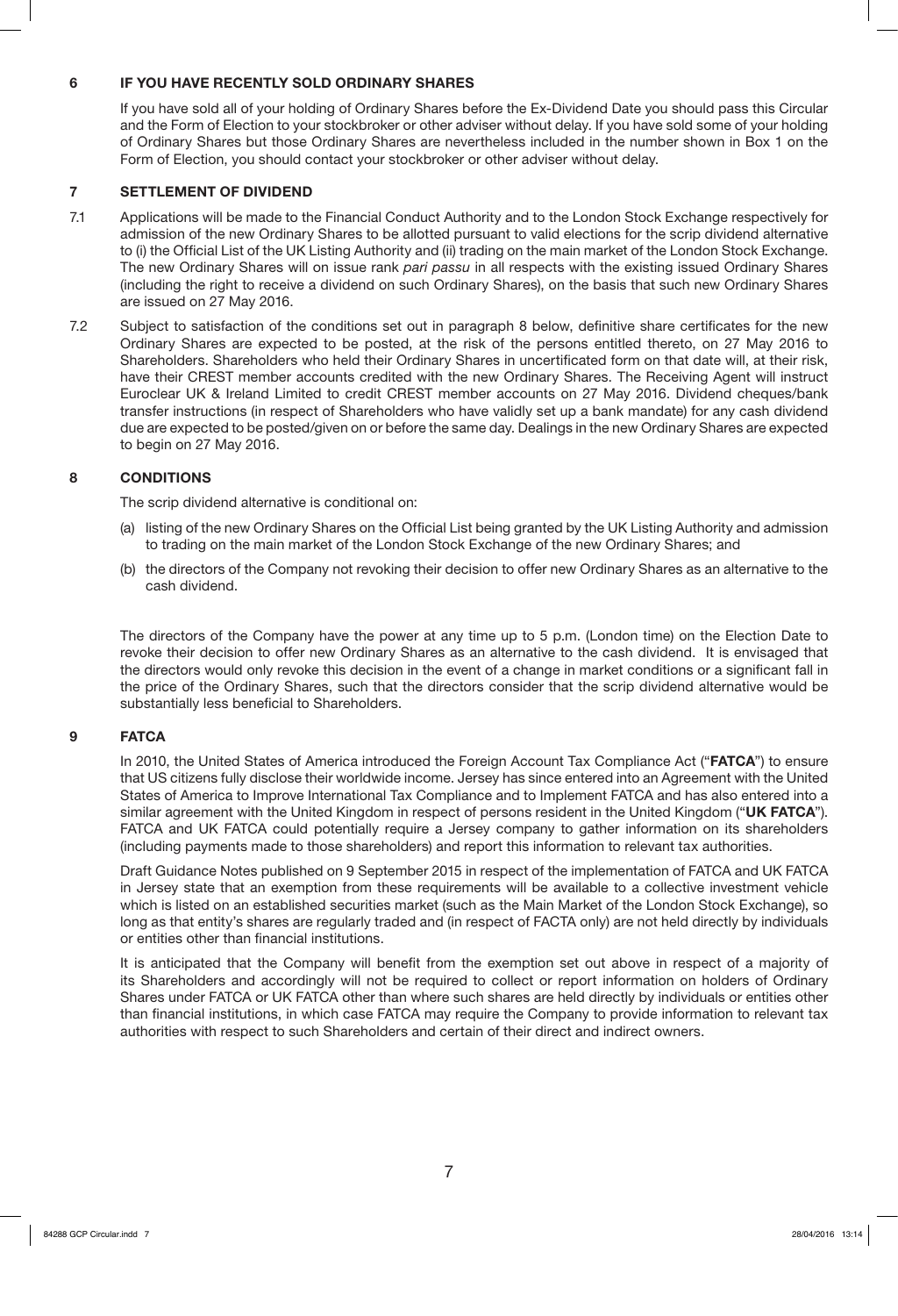### **10 GENERAL**

- 10.1 If all Shareholders elect to receive the dividend in respect of the period from 1 January 2016 to 31 March 2016 in cash, the total cash dividend payable by the Company would be £11,297,391.79.
- 10.2 If all Shareholders elect to receive new Ordinary Shares instead of cash in respect of their entire holdings for the dividend in respect of the period from 1 January 2016 to 31 March 2016, 9,577,307 new Ordinary Shares would be issued, representing 1.6107% of the issued share capital of the Company at today's date.
- 10.3 Further copies of this Circular and the Form of Election may be obtained from the Receiving Agent up to 5.00pm (London time) on the Election Date.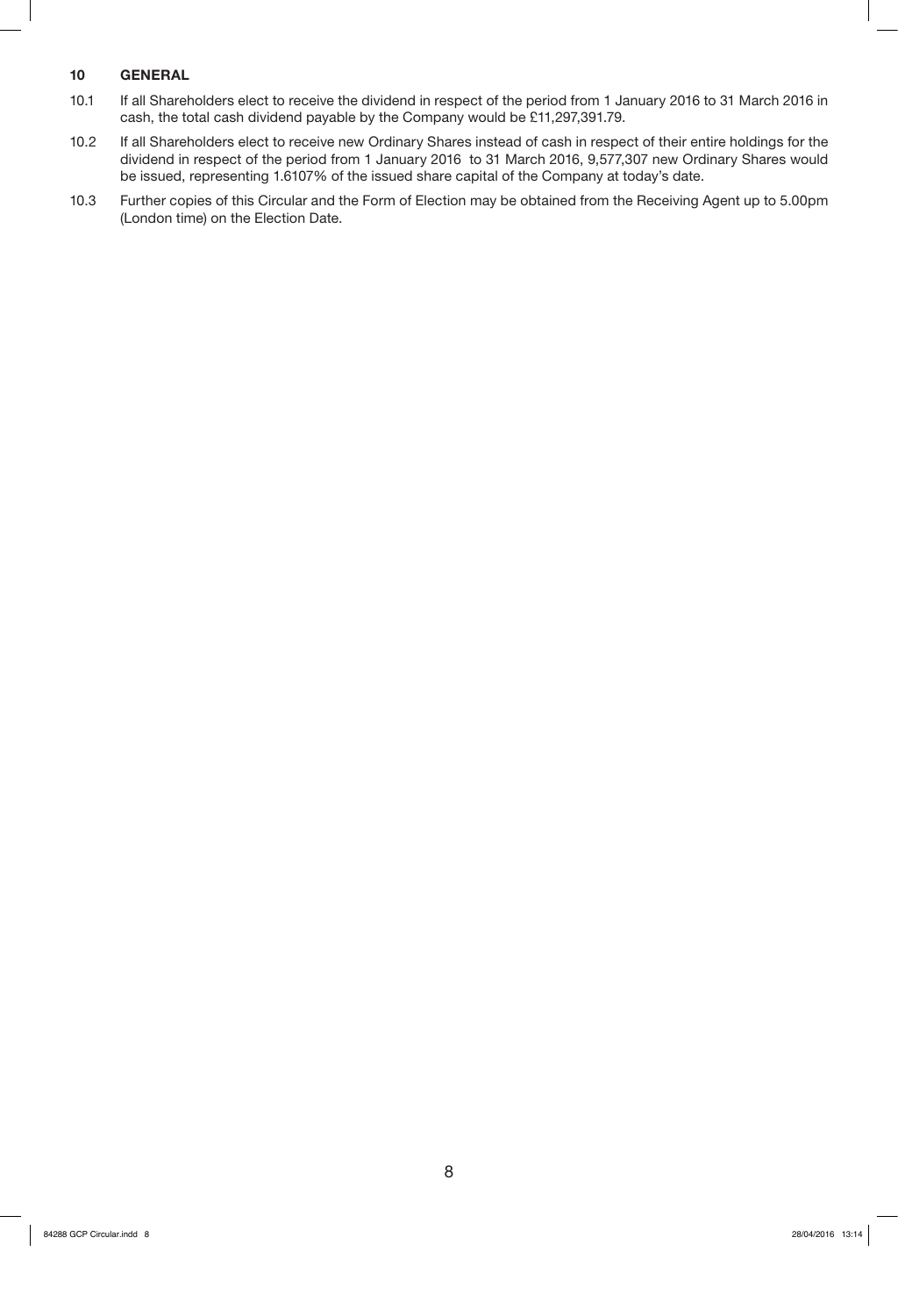# **Appendix 2**

## **Taxation of Scrip Dividends**

The tax consequences for a Shareholder who is a UK tax resident individual or a UK tax resident company making an election to receive new Ordinary Shares instead of a cash dividend will depend upon the personal circumstances of that Shareholder. Set out below is a summary of the anticipated tax treatment of such United Kingdom tax resident Shareholders who make an election to receive new Ordinary Shares based on current United Kingdom tax legislation and HM Revenue & Customs published practice at the date of this document.

**This summary is not exhaustive and does not deal with the position of any Shareholder not resident in the United Kingdom for tax purposes. The statements below apply to Shareholders who hold their Ordinary Shares as an investment. It does not apply to any Shareholder who acquires or holds his Ordinary Shares as part of a trade. If you are in any doubt as to your position, you are strongly advised to consult your professional adviser before taking any action. Tax laws and their interpretation can change potentially with retrospective effect and, in particular, the level and bases of, and reliefs from, taxation may change and such changes may alter the benefit of investments in the Company.**

#### 1.1 Taxation of income

The issue of new Ordinary Shares by the Company to Shareholders for no payment should not be treated as giving rise to income in the hands of the recipients of the new Ordinary Shares. Therefore, no liability to income tax or corporation tax should arise for any UK resident Shareholders who elect to receive new Ordinary Shares.

1.2 Taxation of chargeable gains

UK tax resident Shareholders who elect to receive Ordinary Shares will not be treated as disposing of any asset on making that election or receiving their new Ordinary Shares. Accordingly, no charge to capital gains tax or corporation tax on chargeable gains should arise at that time.

The new Ordinary Shares issued and the original Ordinary Shares will be treated as a single holding acquired at the time when the original holding of Ordinary Shares was acquired. Where Ordinary Shares are held as a capital asset, consideration given for the acquisition of the original Ordinary Shares will be allocated proportionately across the combined holding for the purposes of determining the amount of any chargeable gain arising on a disposal of all or part of that holding.

#### 1.3 Stamp Duties

No stamp duty or stamp duty reserve tax will be payable on the issue of new Ordinary Shares.

**If you are in any doubt as to your tax position or require more detailed information than the general advice above, you should consult your stockbroker or other adviser before taking any action.**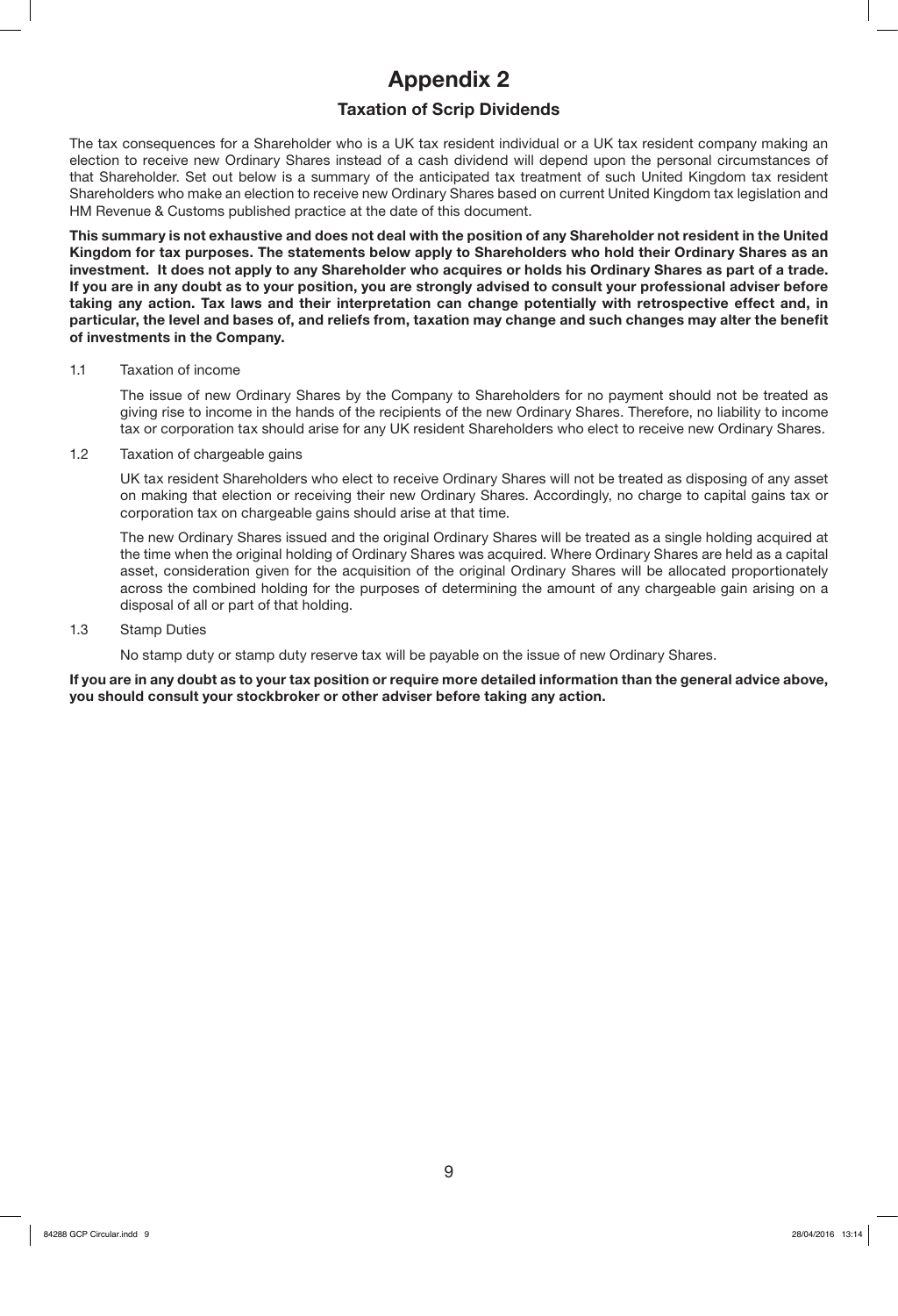# **Appendix 3**

## **Scrip Dividend Mandate Scheme**

#### **This Appendix 3 applies only to Shareholders who hold Ordinary Shares in certificated form.**

The scrip dividend mandate scheme (the "**Scheme**") is in place for the convenience of those Shareholders who hold Ordinary Shares in certificated form and who would like to receive new Ordinary Shares instead of cash as a matter of routine and enables them to elect to receive new Ordinary Shares automatically in respect of all future dividends declared on Ordinary Shares where the Company decides to offer a scrip dividend alternative. The Scheme is entirely optional, but any scrip dividend mandate given will remain valid in respect of all dividends declared for which a scrip dividend alternative is offered until revoked by the Shareholder in writing.

If you wish to enter into a scrip dividend mandate to authorise the Company to allot new Ordinary Shares in respect of all relevant dividends, you should complete the Form of Election by placing an "X" in Box 5 and return the Form of Election, signed and dated, to the Receiving Agent. To be valid for the proposed dividend in respect of the period from 1 January 2016 to 31 March 2016, the Form of Election must be received by 5.00pm (London time) on the Election Date.

The Scheme is subject to the rules set out below.

#### **RULES OF THE SCHEME**

#### **1 TERMS OF THE SCHEME**

- 1.1 Shareholders on the register of members at the close of business on the record date for each dividend on the Ordinary Shares may, subject to the rules set out below, by signing and returning a Form of Election with an election for the scrip dividend mandate duly completed, receive new Ordinary Shares, credited as fully paid, instead of receiving dividends in cash. A Shareholder who completes and returns a valid scrip dividend mandate is referred to as a "**Participant**". No acknowledgement of receipt of a scrip dividend mandate will be given.
- 1.2 A Shareholder may only elect for the Scheme in respect of the whole of his/her holding of Ordinary Shares. An election will apply to all Ordinary Shares in that Shareholder's name at the record date for each Ordinary Share dividend. Accordingly, an election will also apply to any additional Ordinary Shares acquired by a Shareholder, less any Ordinary Shares disposed of since the date on which the right of election was exercised. Separate registered holdings of a Participant will be regarded as separate holdings for the purposes of the Scheme. Participants can arrange for such holdings to be consolidated by contacting the Receiving Agent, except that where Participants' Ordinary Shares are registered partly in certificated and partly in un-certificated form, the Company will treat such certificated and uncertificated holdings for all purposes as separate holdings.

#### **2 FRACTIONS**

No Participant can receive a fraction of a new Ordinary Share. No fractional entitlements will be carried forward to future scrip dividends nor will they be paid or payable to Participants. Any fractional entitlement will be retained by the Company in accordance with the discretion afforded to the Company under the Articles.

#### **3 EXERCISE AND CANCELLATION OF AN ELECTION**

- 3.1 Shareholders may elect to participate in the Scheme by returning a Form of Election to the Receiving Agent with the election for the Scheme duly completed prior to the date stated on the Form of Election. Sufficient time should be allowed for postal delivery. If the Form of Election is not received by this date, the election will only be effective for future dividends on the Ordinary Shares for which a right of election is offered.
- 3.2 A Participant may at any time cancel the scrip dividend mandate by notification in writing to the Receiving Agent. If received by the Receiving Agent after the latest time for receipt of Forms of Election for a particular dividend in respect of the Ordinary Shares, the cancellation will take effect for the following dividend.
- 3.3 Receipt of notice of the death of a Participant will cancel his or her scrip dividend mandate unless the deceased was one of joint Participants in which case the scrip dividend mandate will remain valid. The scrip dividend mandate relating to a holding of Ordinary Shares which is disposed of in its entirety will be cancelled upon registration of the transfer.